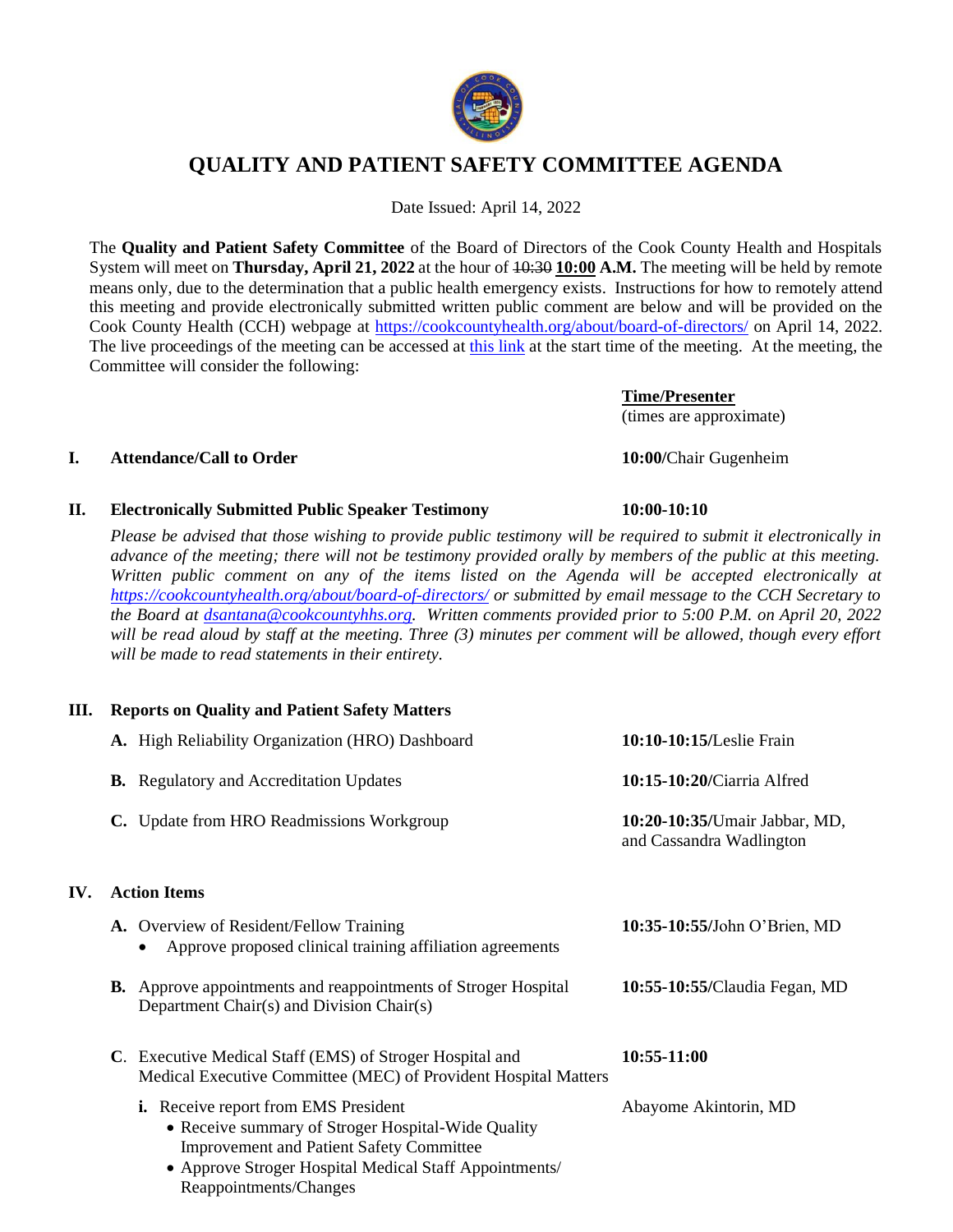#### **IV. Action Items (continued)**

| <b>ii.</b> Receive report from MEC President<br>• Receive summary of Provident Hospital Quality and<br>Performance Improvement Committee<br>• Approve Provident Hospital Medical Staff Appointments/<br>Reappointments/Changes | Marlon Kirby, MD            |
|--------------------------------------------------------------------------------------------------------------------------------------------------------------------------------------------------------------------------------|-----------------------------|
| <b>D.</b> Minutes of the Quality and Patient Safety Committee Meeting,<br>March 18, 2022                                                                                                                                       | 11:00-11:00/Chair Gugenheim |
| <b>E.</b> Any items listed under Sections IV and V                                                                                                                                                                             |                             |

#### **V. Closed Meeting Items**

- **A.** Stroger Hospital and Provident Hospital Medical Staff Appointments/Re-appointments/Changes
- **B.** Claims, Litigation and Quality and Patient Safety Matters
- **C.** Matters protected under the federal Patient Safety and Quality Improvement Act of 2005 and the Health Insurance Portability and Accountability Act of 1996

#### Closed Meeting

Motion to recess the open meeting and convene into a closed meeting, pursuant to the following exceptions to the Open Meetings Act:

**5 ILCS 120/2(c)(1),** regarding "the appointment, employment, compensation, discipline, performance, or dismissal of specific employees of the public body or legal counsel for the public body, including hearing testimony on a complaint lodged against an employee of the public body or against legal counsel for the public body to determine its validity,"

**5 ILCS 120/2(c)(11)**, regarding "litigation, when an action against, affecting or on behalf of the particular body has been filed and is pending before a court or administrative tribunal, or when the public body finds that an action is probable or imminent, in which case the basis for the finding shall be recorded and entered into the minutes of the closed meeting,"

**5 ILCS 120/2(c)(12)**, regarding "the establishment of reserves or settlement of claims as provided in the Local Governmental and Governmental Employees Tort Immunity Act, if otherwise the disposition of a claim or potential claim might be prejudiced, or the review or discussion of claims, loss or risk management information, records, data, advice or communications from or with respect to any insurer of the public body or any intergovernmental risk management association or self insurance pool of which the public body is a member," and

**5 ILCS 120/2(c)(17)**, regarding "the recruitment, credentialing, discipline or formal peer review of physicians or other health care professionals, or for the discussion of matters protected under the federal Patient Safety and Quality Improvement Act of 2005, and the regulations promulgated thereunder, including 42 C.F.R. Part 3 (73 FR 70732), or the federal Health Insurance Portability and Accountability Act of 1996, and the regulations promulgated thereunder, including 45 C.F.R. Parts 160, 162, and 164, by a hospital, or other institution providing medical care, that is operated by the public body."